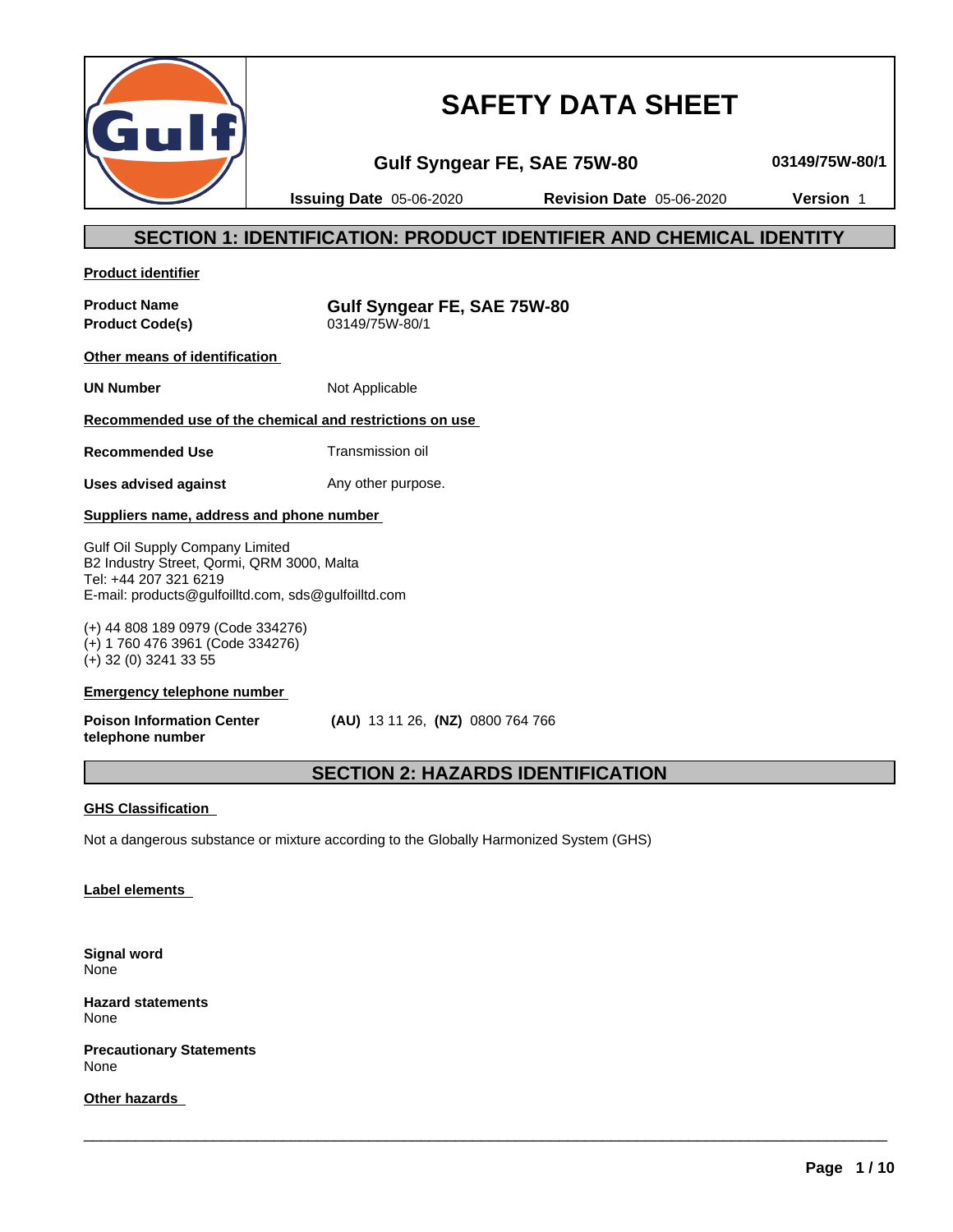May cause sensitization of susceptible persons by skin contact

# **SECTION 3: COMPOSITION/INFORMATION ON INGREDIENTS**

 $\overline{\phantom{a}}$  ,  $\overline{\phantom{a}}$  ,  $\overline{\phantom{a}}$  ,  $\overline{\phantom{a}}$  ,  $\overline{\phantom{a}}$  ,  $\overline{\phantom{a}}$  ,  $\overline{\phantom{a}}$  ,  $\overline{\phantom{a}}$  ,  $\overline{\phantom{a}}$  ,  $\overline{\phantom{a}}$  ,  $\overline{\phantom{a}}$  ,  $\overline{\phantom{a}}$  ,  $\overline{\phantom{a}}$  ,  $\overline{\phantom{a}}$  ,  $\overline{\phantom{a}}$  ,  $\overline{\phantom{a}}$ 

This product is a mixture. Health hazard information is based on its ingredients

| <b>Chemical name</b>                                                                                                                                                             | <b>CAS No</b>        | Weight-%       |
|----------------------------------------------------------------------------------------------------------------------------------------------------------------------------------|----------------------|----------------|
| Highly refined base oil (Viscosity >20.5 cSt @40°C)                                                                                                                              |                      | 60% - 100%     |
| Highly refined, low viscosity mineral oils/hydrocarbons<br>(Viscosity $>7 - 20.5 \text{ cSt}$ @40°C)                                                                             |                      | $2.5\% - 10\%$ |
| Reaction products of 4-methyl-2-pentanol and<br>diphosphorus pentasulfide, propoxylated, esterified with<br>diphosphorus pentaoxide, and salted by amines, C12-14-<br>tert-alkvl | <b>NOT AVAILABLE</b> | $1\% - 2.5\%$  |
| Dodecyl methacrylate                                                                                                                                                             | 142-90-5             | $0\% - 1\%$    |
| Tridecyl methacrylate                                                                                                                                                            | 2495-25-2            | $0\% - 1\%$    |
| Tetradecyl methacrylate                                                                                                                                                          | 2549-53-3            | $0\% - 1\%$    |
| Pentadecyl methacrylate                                                                                                                                                          | 6140-74-5            | 0% - 1%        |
| 2-ethylhexyl methacrylate                                                                                                                                                        | 688-84-6             | $0\% - 1\%$    |

Product containing mineral oil with less than 3% DMSO extract as measured by IP 346. The highly refined base oil may be described by one or more of the following generic CAS identifiers: 64742-54-7, 64742-65-0, 64742-52-5, 64742-53-6, 64742-62-7, 64742-57-0, 64742-01-4, 64741-88-4, 64742-96-4, 64741-97-5, 64742-55-8, 64742-56-9, 64741-89-5, 8042-47-5. See Section 15 for additional information on base oils.

# **SECTION 4: FIRST AID MEASURES**

## **Description of first aid measures**

| <b>General advice</b>                                       | May produce an allergic reaction. When symptoms persist or in all cases of doubt seek                                                                                                                     |
|-------------------------------------------------------------|-----------------------------------------------------------------------------------------------------------------------------------------------------------------------------------------------------------|
|                                                             | medical advice.                                                                                                                                                                                           |
| <b>Inhalation</b>                                           | Move to fresh air.                                                                                                                                                                                        |
| <b>Skin contact</b>                                         | Wash off immediately with plenty of water for at least 15 minutes. Remove and wash<br>contaminated clothing before re-use. May cause an allergic skin reaction. If symptoms<br>persist, call a physician. |
| Eye contact                                                 | Rinse thoroughly with plenty of water, also under the eyelids. Keep eye wide open while<br>rinsing.                                                                                                       |
| Ingestion                                                   | Clean mouth with water. Drink plenty of water. Do not induce vomiting without medical<br>advice.                                                                                                          |
| <b>Protection of First-aiders</b>                           | Use personal protective equipment. Avoid contact with skin, eyes and clothing.                                                                                                                            |
| Most important symptoms and effects, both acute and delayed |                                                                                                                                                                                                           |
| <b>Main Symptoms</b>                                        | May cause allergic skin reaction, Redness, Itching                                                                                                                                                        |
|                                                             | Indication of any immediate medical attention and special treatment needed                                                                                                                                |
| Notes to physician                                          | May cause sensitization of susceptible persons. Treat symptomatically.                                                                                                                                    |
|                                                             | <b>SECTION 5: FIRE FIGHTING MEASURES</b>                                                                                                                                                                  |

 $\overline{\phantom{a}}$  ,  $\overline{\phantom{a}}$  ,  $\overline{\phantom{a}}$  ,  $\overline{\phantom{a}}$  ,  $\overline{\phantom{a}}$  ,  $\overline{\phantom{a}}$  ,  $\overline{\phantom{a}}$  ,  $\overline{\phantom{a}}$  ,  $\overline{\phantom{a}}$  ,  $\overline{\phantom{a}}$  ,  $\overline{\phantom{a}}$  ,  $\overline{\phantom{a}}$  ,  $\overline{\phantom{a}}$  ,  $\overline{\phantom{a}}$  ,  $\overline{\phantom{a}}$  ,  $\overline{\phantom{a}}$ 

## **Extinguishing media**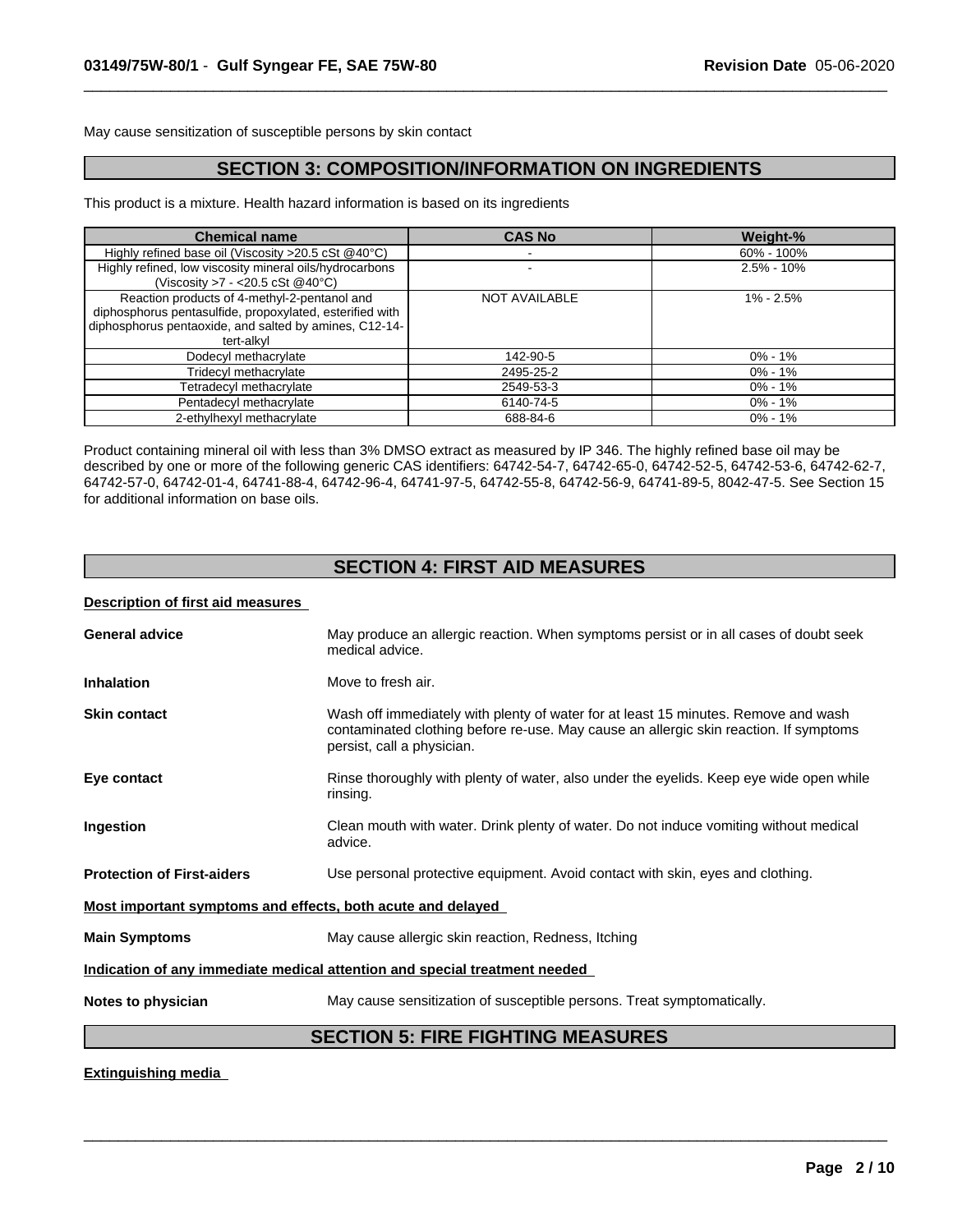#### **Suitable Extinguishing Media**

Use extinguishing measures that are appropriate to local circumstances and the surrounding environment:, Use CO2, dry chemical, or foam, Water spray or fog, Cool containers with flooding quantities of water untilwell after fire is out

 $\overline{\phantom{a}}$  ,  $\overline{\phantom{a}}$  ,  $\overline{\phantom{a}}$  ,  $\overline{\phantom{a}}$  ,  $\overline{\phantom{a}}$  ,  $\overline{\phantom{a}}$  ,  $\overline{\phantom{a}}$  ,  $\overline{\phantom{a}}$  ,  $\overline{\phantom{a}}$  ,  $\overline{\phantom{a}}$  ,  $\overline{\phantom{a}}$  ,  $\overline{\phantom{a}}$  ,  $\overline{\phantom{a}}$  ,  $\overline{\phantom{a}}$  ,  $\overline{\phantom{a}}$  ,  $\overline{\phantom{a}}$ 

#### **Extinguishing media which shall not be used for safety reasons**

Do not use a solid water stream as it may scatter and spread fire

#### **Specific hazards arising from the chemical**

Thermal decomposition can lead to release of irritating gases and vapors. In the event of fire and/or explosion do not breathe fumes. This material creates a fire hazard because it floats on water.

#### **Hazardous decomposition products**

Carbon monoxide (CO), carbon dioxide (CO2)

#### **Advice for firefighters**

#### **Special protective equipment for fire-fighters**

As in any fire, wear self-contained breathing apparatus pressure-demand, MSHA/NIOSH (approved or equivalent) and full protective gear

# **SECTION 6: ACCIDENTAL RELEASE MEASURES**

#### **Personal precautions, protective equipment and emergency procedures**

Remove all sources of ignition. Ensure adequate ventilation. Use personal protective equipment.Avoid contact with skin, eyes and clothing. Wash thoroughly after handling. Take precautionary measures against static discharges.

| <b>Advice for non-emergency</b> | Material can create slippery conditions. |
|---------------------------------|------------------------------------------|
|---------------------------------|------------------------------------------|

**personnel**

**Advice for emergency responders** For personal protection see section 8.

#### **Environmental precautions**

Prevent further leakage or spillage if safe to do so. Do not flush into surface water or sanitary sewer system.

#### **Methods and material for containment and cleaning up**

Dike to collect large liquid spills

Soak up with inert absorbent material (e.g. sand, silica gel, acid binder, universal binder, sawdust). Take up mechanically and collect in suitable container for disposal.

#### **Reference to other sections**

See Section 8/12/13 for additional information

# **SECTION 7: HANDLING AND STORAGE**

## **Precautions for safe handling**

Ensure adequate ventilation. Do not eat, drink or smoke when using this product. Handle in accordance with good industrial hygiene and safety practice. Wash thoroughly after handling. Wear personal protective equipment. Avoid contact with skin, eyes and clothing. Remove and wash contaminated clothing before re-use. Keep away from open flames, hot surfaces and sources of ignition.

#### **Conditions for safe storage, including any incompatibilities**

#### **Technical measures/Storage conditions**

Keep containers tightly closed in a dry, cool and well-ventilated place. Keep away from open flames, hot surfaces and sources of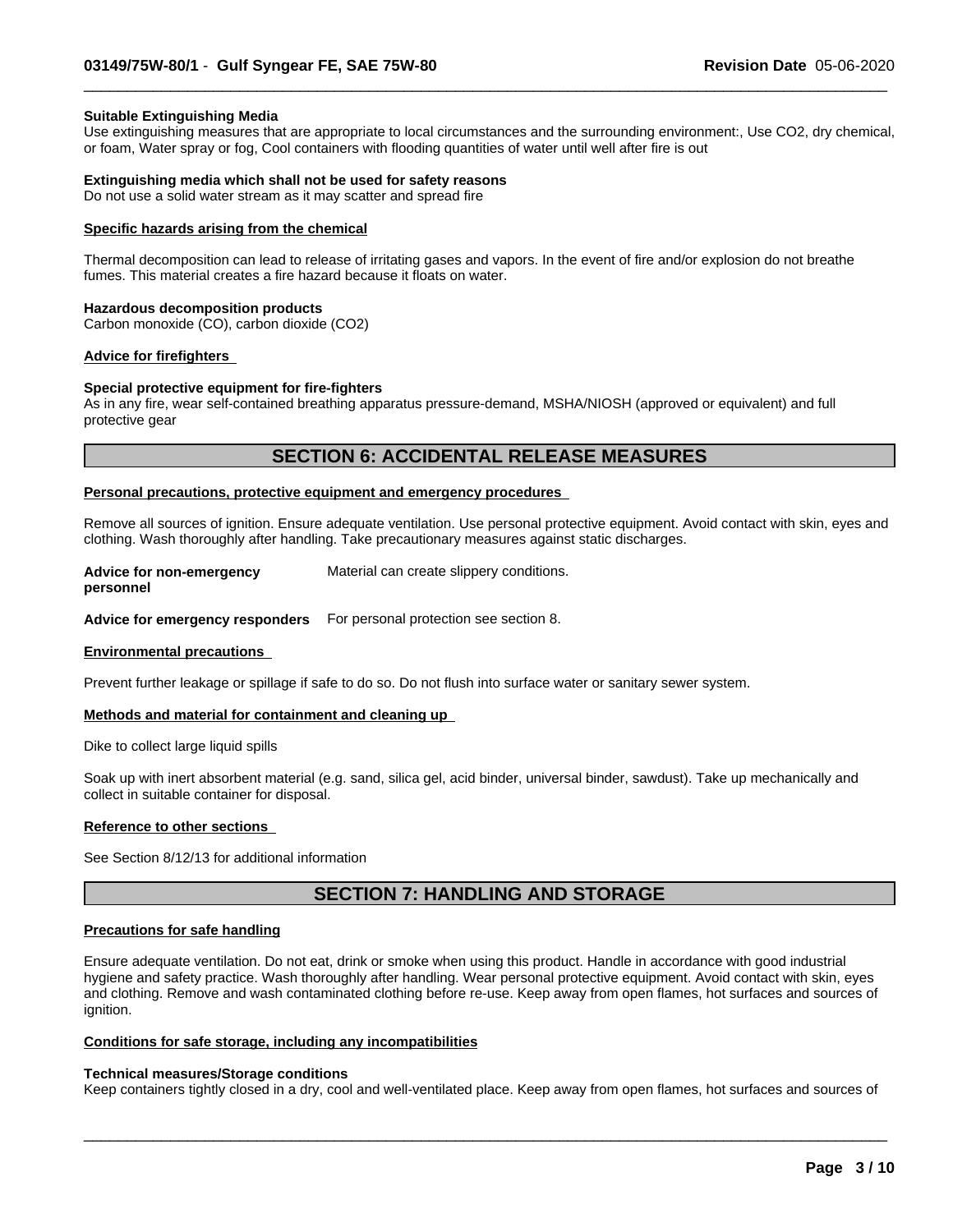ignition.

**Incompatible materials** Oxidizing agent

**Recommended Use** Transmission oil

# **SECTION 8: EXPOSURE CONTROLS/PERSONAL PROTECTION**

 $\overline{\phantom{a}}$  ,  $\overline{\phantom{a}}$  ,  $\overline{\phantom{a}}$  ,  $\overline{\phantom{a}}$  ,  $\overline{\phantom{a}}$  ,  $\overline{\phantom{a}}$  ,  $\overline{\phantom{a}}$  ,  $\overline{\phantom{a}}$  ,  $\overline{\phantom{a}}$  ,  $\overline{\phantom{a}}$  ,  $\overline{\phantom{a}}$  ,  $\overline{\phantom{a}}$  ,  $\overline{\phantom{a}}$  ,  $\overline{\phantom{a}}$  ,  $\overline{\phantom{a}}$  ,  $\overline{\phantom{a}}$ 

## **Control parameters**

## **Exposure Limits**

| <b>Chemical name</b>                                | <b>Australia</b>        | New Zealand               | <b>New Zealand - Biological Exposure</b><br>Indices (BEI) |
|-----------------------------------------------------|-------------------------|---------------------------|-----------------------------------------------------------|
| Highly refined base oil (Viscosity >20.5 cSt        | TWA: $5 \text{ mg/m}^3$ | TWA: $5 \text{ mg/m}^3$   |                                                           |
| $@40^{\circ}$ C)                                    |                         | STEL: $10 \text{ mg/m}^3$ |                                                           |
| Highly refined, low viscosity mineral               | TWA: $5 \text{ mg/m}^3$ | TWA: $5 \text{ mg/m}^3$   |                                                           |
| $\vert$ oils/hydrocarbons (Viscosity >7 - <20.5 cSt |                         | STEL: $10 \text{ mg/m}^3$ |                                                           |
| $@40^{\circ}$ C)                                    |                         |                           |                                                           |

*Australia - Workplace Exposure Standards for Airborne Contaminants. New Zealand - Workplace Exposure Standards and Biological Exposure Indices.*

#### **Appropriate engineering controls**

| <b>Engineering controls</b>                               | Ensure adequate ventilation, especially in confined areas.                                                                                                                                                                                                                                   |
|-----------------------------------------------------------|----------------------------------------------------------------------------------------------------------------------------------------------------------------------------------------------------------------------------------------------------------------------------------------------|
|                                                           | Individual protection measures, such as personal protective equipment                                                                                                                                                                                                                        |
| <b>Eye/face protection</b>                                | Safety glasses with side-shields.                                                                                                                                                                                                                                                            |
| Skin and body protection                                  | Long sleeved clothing.                                                                                                                                                                                                                                                                       |
| <b>Hand Protection</b>                                    | Protective gloves. Please observe the instructions regarding permeability and breakthrough<br>time which are provided by the supplier of the gloves. Also take into consideration the<br>specific local conditions under which the product is used, such as the danger of cuts,<br>abrasion. |
| <b>Respiratory protection</b>                             | No special protective equipment required. In case of mist, spray or aerosol exposure wear<br>suitable personal respiratory protection and protective suit.                                                                                                                                   |
| <b>Hygiene measures</b>                                   | Regular cleaning of equipment, work area and clothing is recommended.                                                                                                                                                                                                                        |
| <b>Environmental Exposure Controls</b><br>Thermal hazards | No special environmental precautions required.<br>None under normal use conditions                                                                                                                                                                                                           |

# **SECTION 9: PHYSICAL AND CHEMICAL PROPERTIES**

 $\overline{\phantom{a}}$  ,  $\overline{\phantom{a}}$  ,  $\overline{\phantom{a}}$  ,  $\overline{\phantom{a}}$  ,  $\overline{\phantom{a}}$  ,  $\overline{\phantom{a}}$  ,  $\overline{\phantom{a}}$  ,  $\overline{\phantom{a}}$  ,  $\overline{\phantom{a}}$  ,  $\overline{\phantom{a}}$  ,  $\overline{\phantom{a}}$  ,  $\overline{\phantom{a}}$  ,  $\overline{\phantom{a}}$  ,  $\overline{\phantom{a}}$  ,  $\overline{\phantom{a}}$  ,  $\overline{\phantom{a}}$ 

# **Information on basic physical and chemical properties**

| <b>Physical state</b><br>Odor                                                     | Liauid<br>Hydrocarbon-like                                   | Appearance<br><b>Odor threshold</b> | clear amber<br>Not Determined |
|-----------------------------------------------------------------------------------|--------------------------------------------------------------|-------------------------------------|-------------------------------|
| Property<br>pH<br>Melting point / freezing point<br>Boiling point / boiling range | Values<br>Not Determined<br>Not determined<br>Not determined | Remarks                             |                               |
| <b>Flash point</b><br><b>Evaporation rate</b>                                     | 234 °C /<br>453 °F<br>negligible                             | ASTM D 92                           |                               |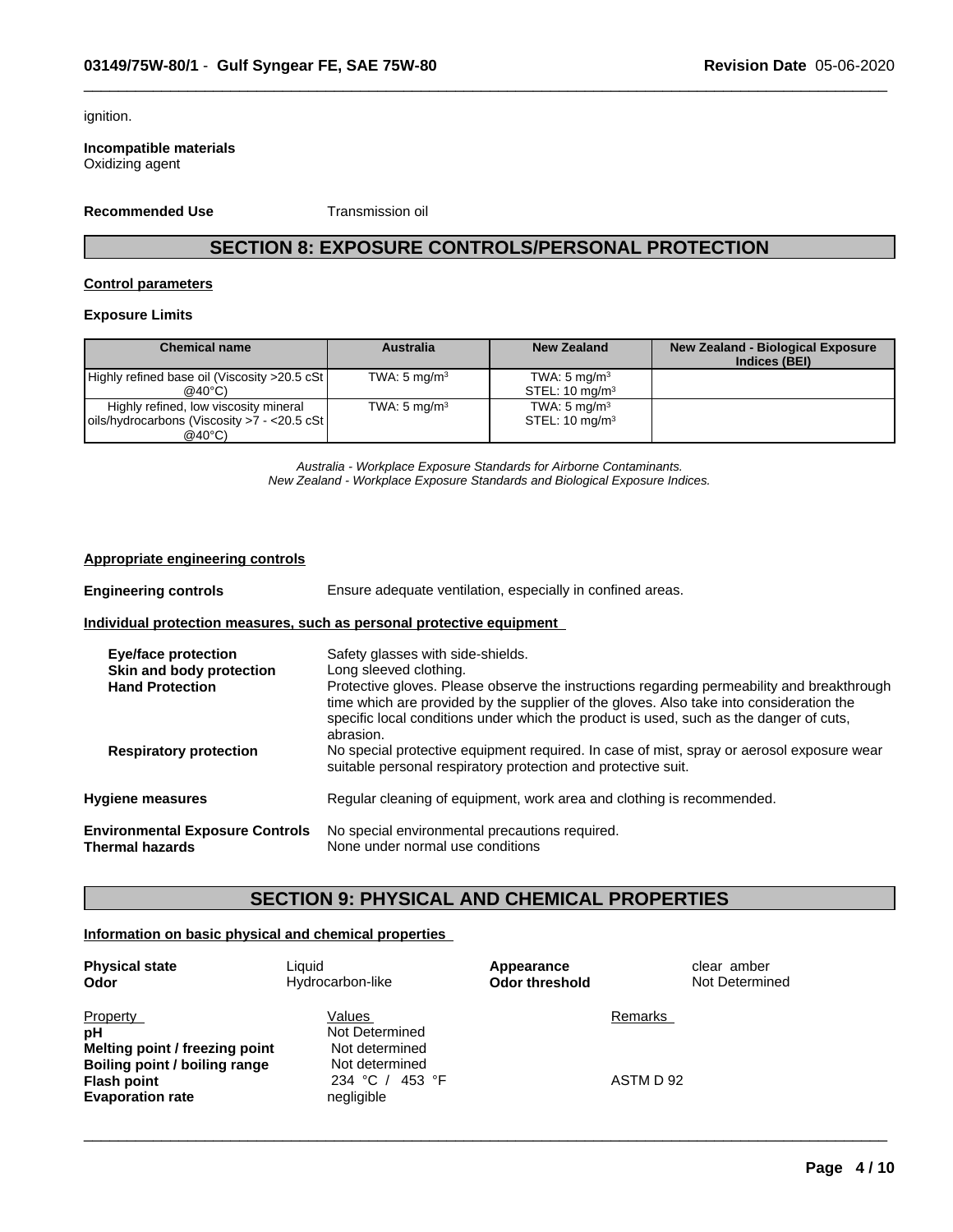| Flammability (solid, gas)                                                                                                                                                                                                                                                               | Not Determined                                                                                                                                                                                            |                         |  |
|-----------------------------------------------------------------------------------------------------------------------------------------------------------------------------------------------------------------------------------------------------------------------------------------|-----------------------------------------------------------------------------------------------------------------------------------------------------------------------------------------------------------|-------------------------|--|
| <b>Flammability Limit in Air</b><br>Upper flammability or explosive<br>limits<br>Lower flammability or explosive<br>limits                                                                                                                                                              | Not determined<br>Not determined                                                                                                                                                                          |                         |  |
| Vapor pressure<br><b>Vapor density</b><br><b>Relative density</b><br>Solubility(ies)<br><b>Partition coefficient</b><br><b>Autoignition temperature</b><br><b>Decomposition temperature</b><br><b>Kinematic viscosity</b><br><b>Explosive properties</b><br><b>Oxidizing Properties</b> | Not determined<br>Not determined<br>$0.8785 \ @ \ 15 \ ^{\circ}C$<br>Insoluble in water<br>not determined<br>Not Determined<br>No data available<br>96.77 cSt @ 40 °C<br>Not applicable<br>Not applicable | ASTM D 445              |  |
| <b>Other Information</b>                                                                                                                                                                                                                                                                |                                                                                                                                                                                                           |                         |  |
| Viscosity, kinematic (100°C)<br><b>Pour Point</b><br>VOC Content (ASTM E-1868-10)<br><b>VOC content</b>                                                                                                                                                                                 | 14.25 cSt @ 100°C<br>$-33$ °C / $-27$ °F<br>Not Determined<br>Not Determined                                                                                                                              | ASTM D 445<br>ASTM D 97 |  |

# **SECTION 10: STABILITY AND REACTIVITY**

 $\overline{\phantom{a}}$  ,  $\overline{\phantom{a}}$  ,  $\overline{\phantom{a}}$  ,  $\overline{\phantom{a}}$  ,  $\overline{\phantom{a}}$  ,  $\overline{\phantom{a}}$  ,  $\overline{\phantom{a}}$  ,  $\overline{\phantom{a}}$  ,  $\overline{\phantom{a}}$  ,  $\overline{\phantom{a}}$  ,  $\overline{\phantom{a}}$  ,  $\overline{\phantom{a}}$  ,  $\overline{\phantom{a}}$  ,  $\overline{\phantom{a}}$  ,  $\overline{\phantom{a}}$  ,  $\overline{\phantom{a}}$ 

## **Reactivity**

None under normal use conditions

# **Chemical stability**

Stable under normal conditions

#### **Possibility of hazardous reactions**

None under normal use conditions

## **Conditions to avoid**

Keep away from open flames, hot surfaces and sources of ignition, Extremes of temperature and direct sunlight, Heat, flames and sparks

## **Incompatible materials**

Oxidizing agent

## **Hazardous decomposition products**

Incomplete combustion and thermolysis produces potentially toxic gases such as carbon monoxide and carbon dioxide.

# **SECTION 11: TOXICOLOGICAL INFORMATION**

 $\overline{\phantom{a}}$  ,  $\overline{\phantom{a}}$  ,  $\overline{\phantom{a}}$  ,  $\overline{\phantom{a}}$  ,  $\overline{\phantom{a}}$  ,  $\overline{\phantom{a}}$  ,  $\overline{\phantom{a}}$  ,  $\overline{\phantom{a}}$  ,  $\overline{\phantom{a}}$  ,  $\overline{\phantom{a}}$  ,  $\overline{\phantom{a}}$  ,  $\overline{\phantom{a}}$  ,  $\overline{\phantom{a}}$  ,  $\overline{\phantom{a}}$  ,  $\overline{\phantom{a}}$  ,  $\overline{\phantom{a}}$ 

# **Information on the likely routes of exposure**

**Product Information - Principle Routes of Exposure**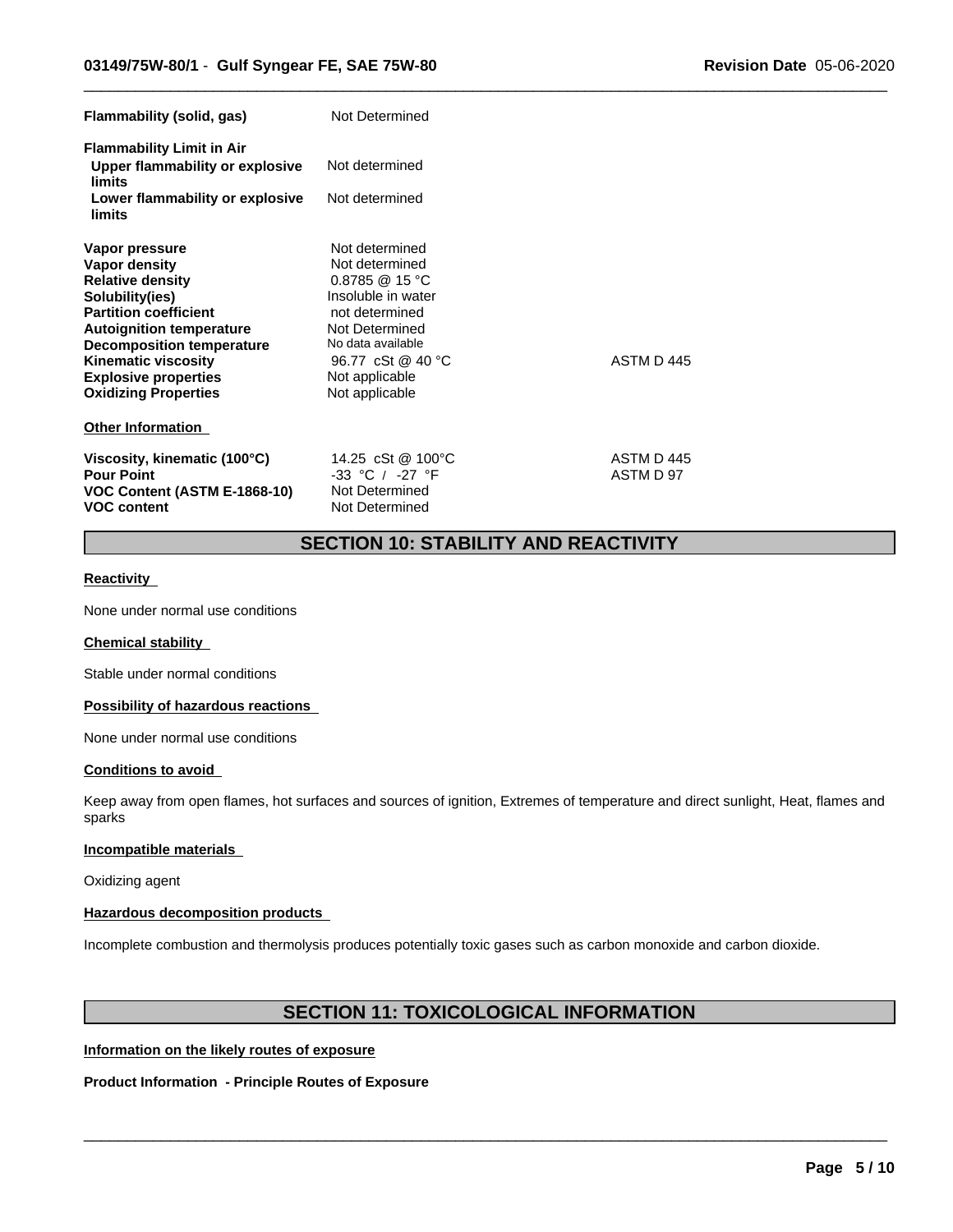| <b>Inhalation</b>   | None known                                                                                                                                                    |
|---------------------|---------------------------------------------------------------------------------------------------------------------------------------------------------------|
| Eye contact         | None known                                                                                                                                                    |
| <b>Skin contact</b> | Based on available data, the classification criteria are not met. Repeated or prolonged skin<br>contact may cause allergic reactions with susceptible persons |
| Ingestion           | None known                                                                                                                                                    |
|                     |                                                                                                                                                               |

 $\overline{\phantom{a}}$  ,  $\overline{\phantom{a}}$  ,  $\overline{\phantom{a}}$  ,  $\overline{\phantom{a}}$  ,  $\overline{\phantom{a}}$  ,  $\overline{\phantom{a}}$  ,  $\overline{\phantom{a}}$  ,  $\overline{\phantom{a}}$  ,  $\overline{\phantom{a}}$  ,  $\overline{\phantom{a}}$  ,  $\overline{\phantom{a}}$  ,  $\overline{\phantom{a}}$  ,  $\overline{\phantom{a}}$  ,  $\overline{\phantom{a}}$  ,  $\overline{\phantom{a}}$  ,  $\overline{\phantom{a}}$ 

## **Numerical measures of toxicity - Product Information**

| ATEmix (oral)   | >2000 mg/kg |
|-----------------|-------------|
| ATEmix (dermal) | >2000 mg/kg |

## **Acute toxicity - Product Information**

Product does not present an acute toxicity hazard based on known or supplied information.

# **Acute toxicity - Component Information**

| <b>Chemical name</b>                  | Oral LD50   | Dermal LD50   | <b>Inhalation LC50</b> |
|---------------------------------------|-------------|---------------|------------------------|
| Highly refined base oil (Viscosity    | >2000 mg/kg | $>2000$ mg/kg | $>5$ mg/L              |
| $>20.5 \text{ cSt} @40^{\circ}C$      |             |               |                        |
| Highly refined, low viscosity mineral | >2000 mg/kg | >2000 mg/kg   | $>5$ mg/L              |
| oils/hydrocarbons (Viscosity >7 -     |             |               |                        |
| $<$ 20.5 cSt @40 $^{\circ}$ C)        |             |               |                        |

# **Delayed and immediate effects as well as chronic effects from short and long-term exposure**

| <b>Skin corrosion/irritation</b>                                                      | Based on available data, the classification criteria are not met.                                                                                                                                                    |
|---------------------------------------------------------------------------------------|----------------------------------------------------------------------------------------------------------------------------------------------------------------------------------------------------------------------|
| Serious eye damage/eye irritation                                                     | Based on available data, the classification criteria are not met.                                                                                                                                                    |
| <b>Sensitization</b><br><b>Respiratory Sensitization</b><br><b>Skin sensitization</b> | Based on available data, the classification criteria are not met.<br>Based on available data, the classification criteria are not met. Repeated contact may<br>cause allergic reactions in very susceptible persons. |
| Germ cell mutagenicity                                                                | Based on available data, the classification criteria are not met.                                                                                                                                                    |
| Carcinogenicity                                                                       | Based on available data, the classification criteria are not met.                                                                                                                                                    |
| <b>Reproductive toxicity</b>                                                          | Based on available data, the classification criteria are not met.                                                                                                                                                    |
| <b>Aspiration hazard</b>                                                              | Based on available data, the classification criteria are not met.                                                                                                                                                    |
| <b>Exposure levels</b>                                                                | See section 8 for more information                                                                                                                                                                                   |
| Interactive effects                                                                   | None known                                                                                                                                                                                                           |

# **SECTION 12: ECOLOGICAL INFORMATION**

# **Toxicity**

No special environmental measures are necessary

| <b>Thor</b><br><b>plants</b><br>ISI.<br>name<br>islauta<br>--- |
|----------------------------------------------------------------|
|----------------------------------------------------------------|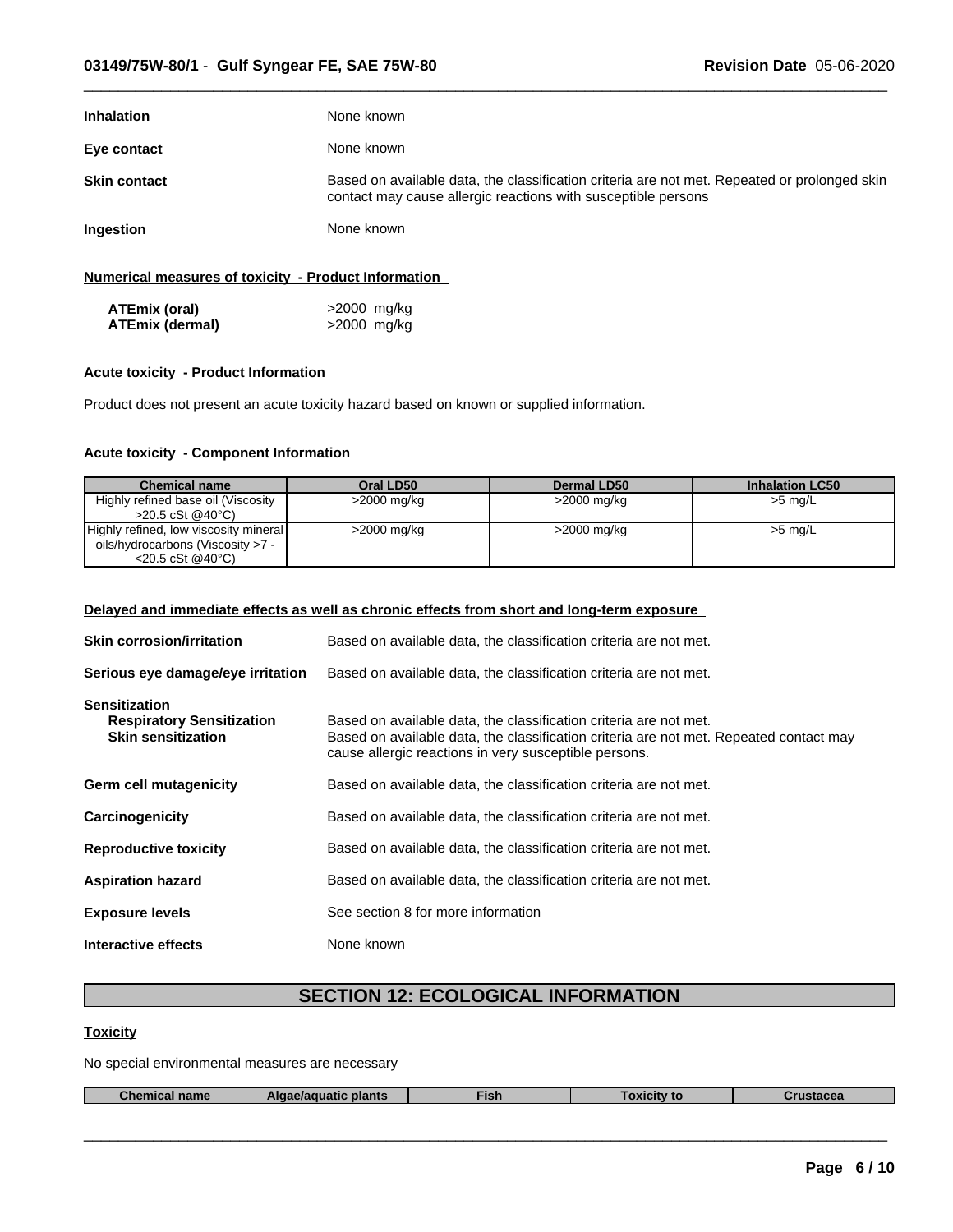|                                                                                                              |                 |                                              | microorganisms |                                        |
|--------------------------------------------------------------------------------------------------------------|-----------------|----------------------------------------------|----------------|----------------------------------------|
| Highly refined base oil<br>$\vert$ (Viscosity >20.5 cSt @40°C) $\vert$                                       | >100: 72 h mg/L | >100: 96 h mg/L                              |                | >100: 48 h mg/L                        |
| Highly refined, low viscosity<br>mineral oils/hydrocarbons<br>(Viscosity $>7 - 20.5$ cSt<br>$@40^{\circ}$ C) | >100: 72 h mg/L | >100: 96 h mg/L                              |                | >100: 48 h mg/L                        |
| 2-ethylhexyl methacrylate                                                                                    |                 | 2.78: 96 h Red Killifish mg/L<br><b>LC50</b> |                | 0.105: 48 h Daphnia magna<br>mg/L EC50 |

 $\overline{\phantom{a}}$  ,  $\overline{\phantom{a}}$  ,  $\overline{\phantom{a}}$  ,  $\overline{\phantom{a}}$  ,  $\overline{\phantom{a}}$  ,  $\overline{\phantom{a}}$  ,  $\overline{\phantom{a}}$  ,  $\overline{\phantom{a}}$  ,  $\overline{\phantom{a}}$  ,  $\overline{\phantom{a}}$  ,  $\overline{\phantom{a}}$  ,  $\overline{\phantom{a}}$  ,  $\overline{\phantom{a}}$  ,  $\overline{\phantom{a}}$  ,  $\overline{\phantom{a}}$  ,  $\overline{\phantom{a}}$ 

#### **Persistence and degradability**

The product is not readily biodegradable, but it can be degraded by micro-organisms, it is regarded as being inherently biodegradable.

#### **Bioaccumulative potential**

No information available

## **Mobility in soil**

The product is insoluble and floats on water

#### **Other adverse effects**

None known

# **SECTION 13: DISPOSAL CONSIDERATIONS**

#### **Safe handling and disposal methods**

Dispose of in accordance with local regulations

# **Disposal of any contaminated packaging**

Empty containers should be taken to an approved waste handling site for recycling or disposal.Observe all label precautions until container is cleaned, reconditioned or destroyed.

#### **Environmental regulations**

No information available

# **SECTION 14: TRANSPORT INFORMATION ADG** Not regulated **IMDG** Not regulated **IATA** Not regulated **SECTION 15: REGULATORY INFORMATION**

 $\overline{\phantom{a}}$  ,  $\overline{\phantom{a}}$  ,  $\overline{\phantom{a}}$  ,  $\overline{\phantom{a}}$  ,  $\overline{\phantom{a}}$  ,  $\overline{\phantom{a}}$  ,  $\overline{\phantom{a}}$  ,  $\overline{\phantom{a}}$  ,  $\overline{\phantom{a}}$  ,  $\overline{\phantom{a}}$  ,  $\overline{\phantom{a}}$  ,  $\overline{\phantom{a}}$  ,  $\overline{\phantom{a}}$  ,  $\overline{\phantom{a}}$  ,  $\overline{\phantom{a}}$  ,  $\overline{\phantom{a}}$ 

## **Safety, health and environmental regulations/legislation specific for the substance or mixture**

#### **National regulations**

## **Australia**

Model Work Health and Safety Regulations (2016).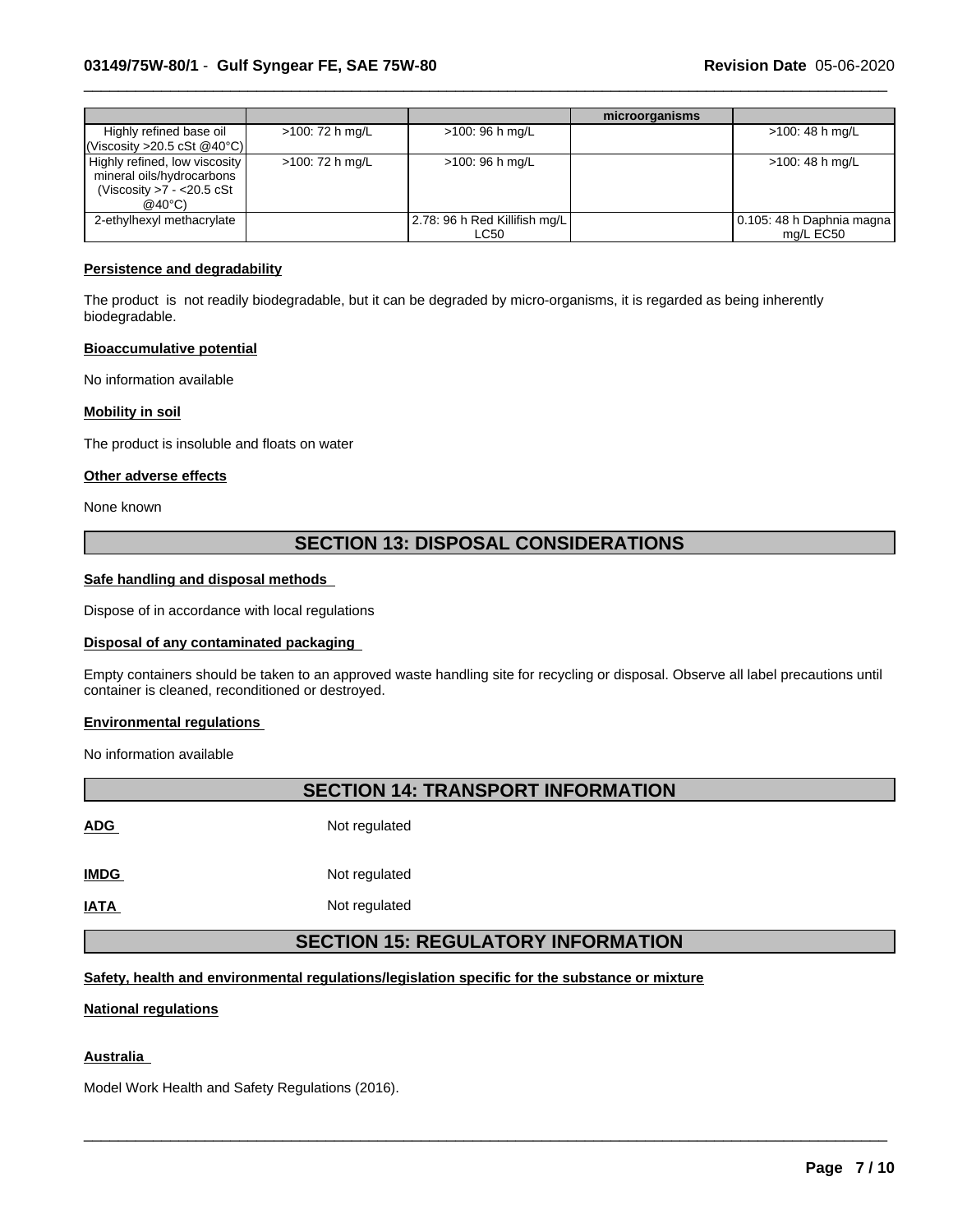Preparation of Safety Data Sheets for Hazardous Chemicals Code of Practice (2011).

**Standard for Uniform Scheduling of Medicines and Poisons (SUSMP)** No poisons schedule number allocated

#### **New Zealand**

Hazardous Substances Regulation 2001.

**New Zealand** Not Regulated **HSNO** Approval Number: Not Regulated **HSNO** Hazard Classification: Not Regulated

 $\overline{\phantom{a}}$  ,  $\overline{\phantom{a}}$  ,  $\overline{\phantom{a}}$  ,  $\overline{\phantom{a}}$  ,  $\overline{\phantom{a}}$  ,  $\overline{\phantom{a}}$  ,  $\overline{\phantom{a}}$  ,  $\overline{\phantom{a}}$  ,  $\overline{\phantom{a}}$  ,  $\overline{\phantom{a}}$  ,  $\overline{\phantom{a}}$  ,  $\overline{\phantom{a}}$  ,  $\overline{\phantom{a}}$  ,  $\overline{\phantom{a}}$  ,  $\overline{\phantom{a}}$  ,  $\overline{\phantom{a}}$ 

 $\overline{\phantom{a}}$  ,  $\overline{\phantom{a}}$  ,  $\overline{\phantom{a}}$  ,  $\overline{\phantom{a}}$  ,  $\overline{\phantom{a}}$  ,  $\overline{\phantom{a}}$  ,  $\overline{\phantom{a}}$  ,  $\overline{\phantom{a}}$  ,  $\overline{\phantom{a}}$  ,  $\overline{\phantom{a}}$  ,  $\overline{\phantom{a}}$  ,  $\overline{\phantom{a}}$  ,  $\overline{\phantom{a}}$  ,  $\overline{\phantom{a}}$  ,  $\overline{\phantom{a}}$  ,  $\overline{\phantom{a}}$ 

## **International Regulations**

**Ozone-depleting substances (ODS)** Not applicable

**The Stockholm Convention on Persistent Organic Pollutants** Not applicable

#### **The Rotterdam Convention** Not applicable

#### **International Inventories**

 **TSCA** - United States Toxic Substances Control Act Section 8(b) Inventory All ingredients are on the inventory or exempt from listing

 **DSL/NDSL** - Canadian Domestic Substances List/Non-Domestic Substances List All ingredients are on the inventory or exempt from listing

 **AICS** - Australian Inventory of Chemical Substances All ingredients are on the inventory or exempt from listing

 **PICCS** - Philippines Inventory of Chemicals and Chemical Substances All ingredients are on the inventory or exempt from listing

 **KECL** - Korean Existing and Evaluated Chemical Substances All ingredients are on the inventory or exempt from listing

 **IECSC** - China Inventory of Existing Chemical Substances All ingredients are on the inventory or exempt from listing

 **ENCS** - Japan Existing and New Chemical Substances All ingredients are on the inventory or exempt from listing

 **TCSI** - Taiwan National Existing Chemical Inventory Contact supplier for inventory compliance status

 **NZIoC** - New Zealand Inventory of Chemicals All ingredients are on the inventory or exempt from listing

#### **Other Information**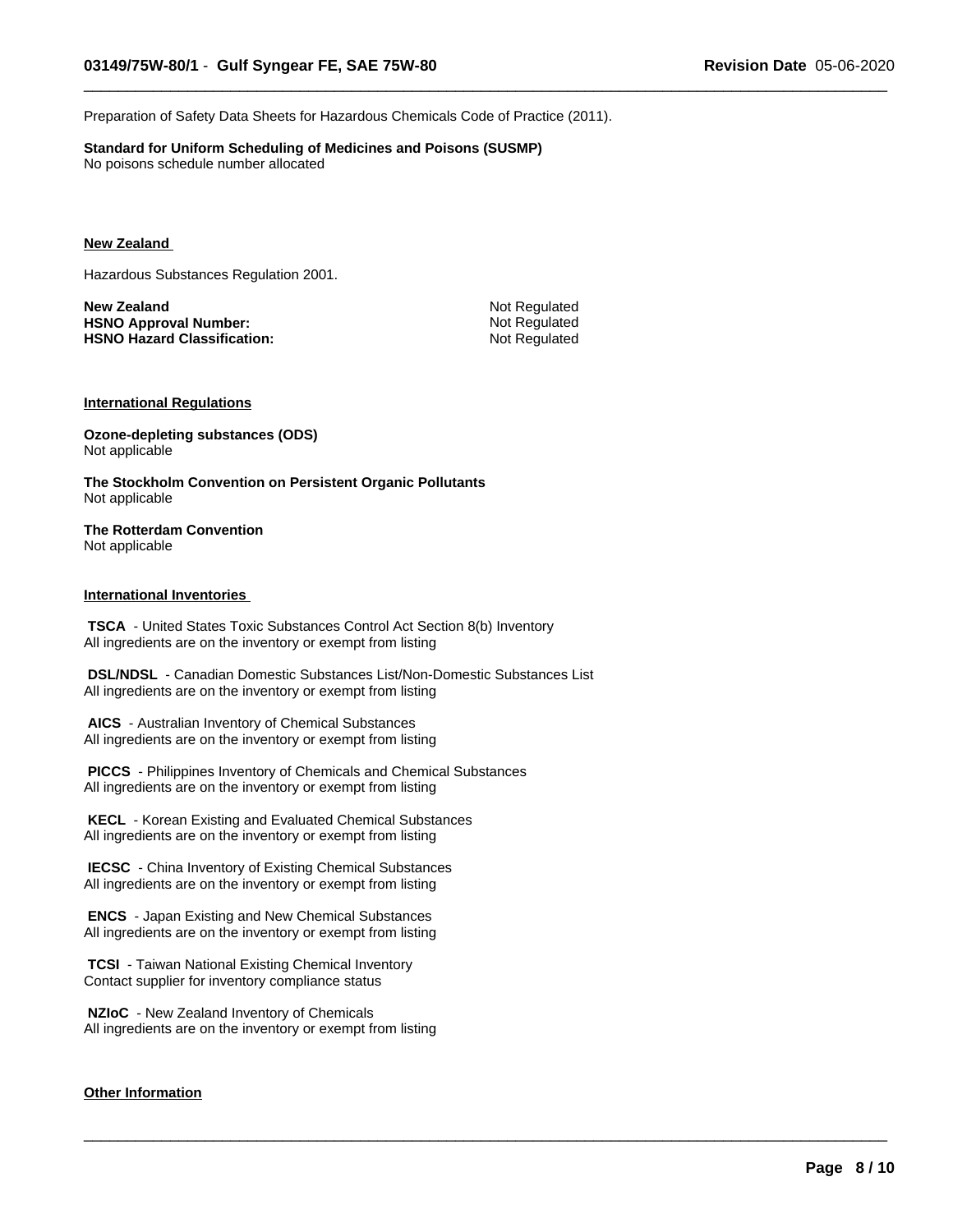| <b>Chemical name</b>                                                                    | <b>CAS No</b> | <b>EC No</b> |
|-----------------------------------------------------------------------------------------|---------------|--------------|
| Distillates (petroleum), solvent-refined heavy paraffinic                               | 64741-88-4    | 265-090-8    |
| Distillates (petroleum), solvent-refined light paraffinic                               | 64741-89-5    | 265-091-3    |
| Residual oils (petroleum), solvent deasphalted                                          | 64741-95-3    | 265-096-0    |
| Distillates (petroleum), solvent-refined heavy naphthenic                               | 64741-96-4    | 265-097-6    |
| Distillates (petroleum), solvent-refined light naphthenic                               | 64741-97-5    | 265-098-1    |
| Residual oils (petroleum), solvent-refined                                              | 64742-01-4    | 265-101-6    |
| Distillates (petroleum), hydrotreated heavy naphthenic                                  | 64742-52-5    | 265-155-0    |
| Distillates (petroleum), hydrotreated light naphthenic                                  | 64742-53-6    | 265-156-6    |
| Distillates (petroleum), hydrotreated heavy paraffinic                                  | 64742-54-7    | 265-157-1    |
| Distillates (petroleum), hydrotreated light paraffinic                                  | 64742-55-8    | 265-158-7    |
| Distillates (petroleum), solvent-dewaxed light paraffinic                               | 64742-56-9    | 265-159-2    |
| Residual oils (petroleum), hydrotreated                                                 | 64742-57-0    | 265-160-8    |
| Lubricating oils (petroleum), hydrotreated spent                                        | 64742-58-1    | 265-161-3    |
| Residual oils (petroleum), solvent-dewaxed                                              | 64742-62-7    | 265-166-0    |
| Distillates (petroleum), solvent-dewaxed heavy paraffinic                               | 64742-65-0    | 265-169-7    |
| Paraffin oils (petroleum), catalytic dewaxed heavy                                      | 64742-70-7    | 265-174-4    |
| Paraffin oils (petroleum), catalytic dewaxed light                                      | 64742-71-8    | 265-176-5    |
| Lubricating oils (petroleum), C>25, hydrotreated bright<br>stock-based                  | 72623-83-7    | 276-735-8    |
| Lubricating oils (petroleum), C20-50, hydrotreated neutral<br>oil-based, high-viscosity | 72623-85-9    | 276-736-3    |
| Lubricating oils (petroleum), C15-30, hydrotreated neutral<br>loil-based                | 72623-86-0    | 276-737-9    |
| Lubricating oils (petroleum), C20-50, hydrotreated neutral<br>loil-based                | 72623-87-1    | 276-738-4    |
| Lubricating oils                                                                        | 74869-22-0    | 278-012-2    |
| White mineral oil (petroleum)                                                           | 8042-47-5     | 232-455-8    |

The highly refined base oil (Viscosity >20.5 cSt @40°C) contains one or more substance with the following CAS/EC **numbers:**

 $\overline{\phantom{a}}$  ,  $\overline{\phantom{a}}$  ,  $\overline{\phantom{a}}$  ,  $\overline{\phantom{a}}$  ,  $\overline{\phantom{a}}$  ,  $\overline{\phantom{a}}$  ,  $\overline{\phantom{a}}$  ,  $\overline{\phantom{a}}$  ,  $\overline{\phantom{a}}$  ,  $\overline{\phantom{a}}$  ,  $\overline{\phantom{a}}$  ,  $\overline{\phantom{a}}$  ,  $\overline{\phantom{a}}$  ,  $\overline{\phantom{a}}$  ,  $\overline{\phantom{a}}$  ,  $\overline{\phantom{a}}$ 

## The highly refined, low viscosity mineral oils/hydrocarbons (Viscosity >7 - <20.5 cSt @40°C) contains one or more **substance with the following CAS/EC numbers:**

| <b>Chemical name</b>                                                                    | <b>CAS No</b> | <b>EC No</b> |
|-----------------------------------------------------------------------------------------|---------------|--------------|
| Distillates (petroleum), hydrotreated heavy paraffinic                                  | 63742-54-7    | 265-157-1    |
| Distillates (petroleum), heavy hydrocracked                                             | 64741-76-0    | 265-077-7    |
| Distillates (petroleum), solvent-refined heavy paraffinic                               | 64741-88-4    | 265-090-8    |
| Distillates (petroleum), solvent-refined light paraffinic                               | 64741-89-5    | 265-091-3    |
| Residual oils (petroleum), solvent deasphalted                                          | 64741-95-3    | 265-096-0    |
| Distillates (petroleum), solvent-refined heavy naphthenic                               | 64741-96-4    | 265-097-6    |
| Distillates (petroleum), solvent-refined light naphthenic                               | 64741-97-5    | 265-098-1    |
| Residual oils (petroleum), solvent-refined                                              | 64742-01-4    | 265-101-6    |
| Distillates (petroleum), hydrotreated heavy naphthenic                                  | 64742-52-5    | 265-155-0    |
| Distillates (petroleum), hydrotreated light naphthenic                                  | 64742-53-6    | 265-156-6    |
| Distillates (petroleum), hydrotreated heavy paraffinic                                  | 64742-54-7    | 265-157-1    |
| Distillates (petroleum), hydrotreated light paraffinic                                  | 64742-55-8    | 265-158-7    |
| Distillates (petroleum), solvent-dewaxed light paraffinic                               | 64742-56-9    | 265-159-2    |
| Residual oils (petroleum), hydrotreated                                                 | 64742-57-0    | 265-160-8    |
| Lubricating oils (petroleum), hydrotreated spent                                        | 64742-58-1    | 265-161-3    |
| Residual oils (petroleum), solvent-dewaxed                                              | 64742-62-7    | 265-166-0    |
| Distillates (petroleum), solvent-dewaxed heavy paraffinic                               | 64742-65-0    | 265-169-7    |
| Paraffin oils (petroleum), catalytic dewaxed light                                      | 64742-71-8    | 265-176-5    |
| Dec-1-ene, homopolymer, hydrogenated                                                    | 68037-01-4    | 500-183-1    |
| Lubricating oils (petroleum), C>25, hydrotreated bright<br>lstock-based                 | 72623-83-7    | 276-735-8    |
| Lubricating oils (petroleum), C20-50, hydrotreated neutral<br>oil-based, high-viscosity | 72623-85-9    | 276-736-3    |
| Lubricating oils (petroleum), C15-30, hydrotreated neutral<br>oil-based                 | 72623-86-0    | 276-737-9    |